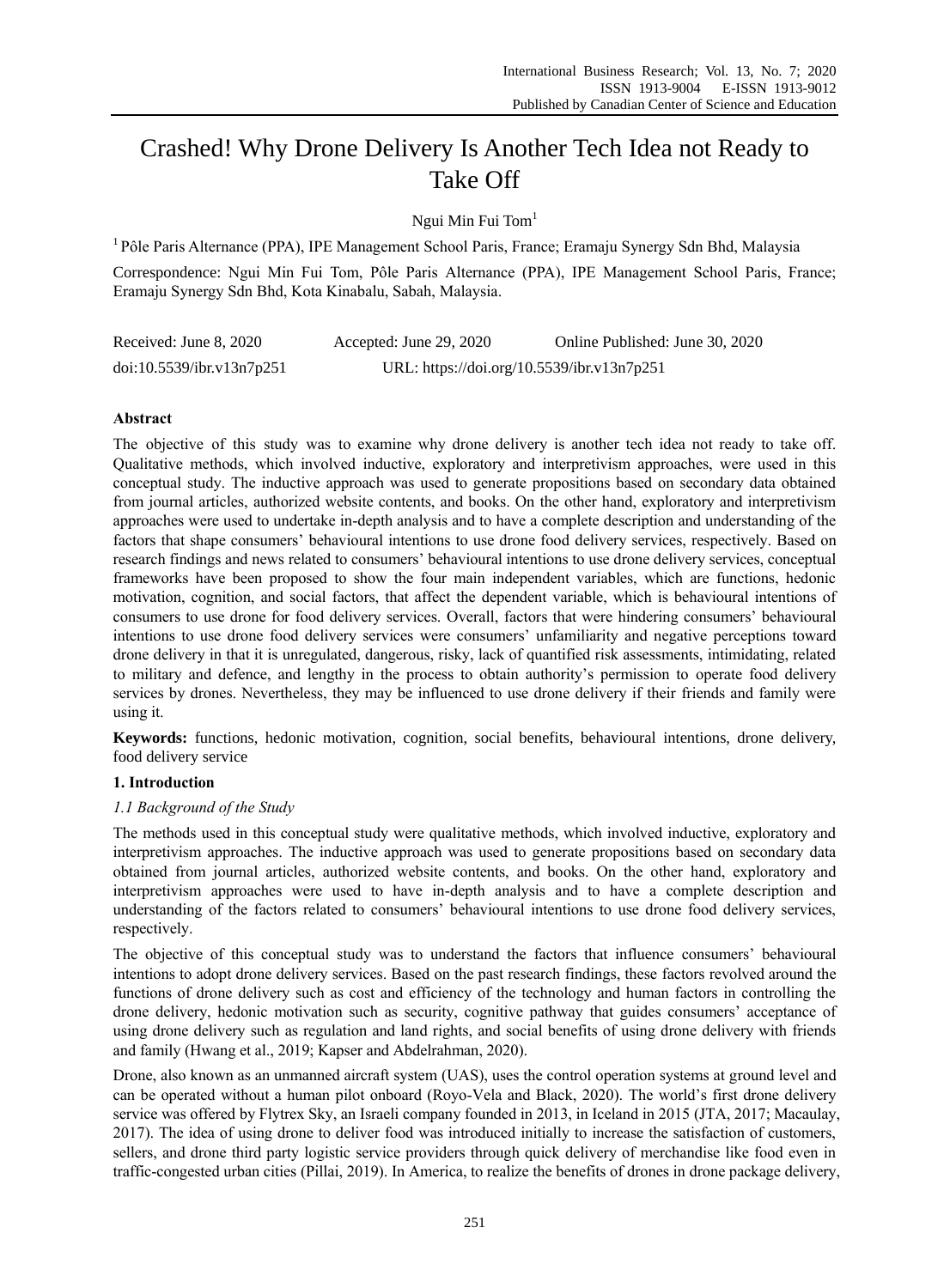drone innovation through the Unmanned Aircraft Systems (UAS) Integration Pilot Program (IPP) has to obtain the Federal Aviation Association (FAA) Part 135 air career certificate by proving their concept in drone package delivery (FAA, 2020). To date, drones that have received the Part 135 standard certification are Wing drone from Wing Aviation LLC, a subsidiary of Alphabet Inc., and Matternet M2 drone from Matternet corporation and UPS corporation (Associated Press, 2019; Kim, 2020). While in other parts of the world such as Malaysia as wells as some other countries like the United States of America and Israel, consumers' behavioural intentions in using drone as food delivery services were also increasing with drone delivery trails since 2019 (Ker, 2019; Scutti, 2019; Mark, 2019; Royer, 2019).

Theories that were used to explain the consumers' behavioural intentions to use drone for food delivery services include the Technology Acceptance Model (TAM), Theory of Planned Behaviour (TPB), and Unified Theory of Acceptance and Use of Technology (UTAUT). TAM explains the effects of perceived usefulness and ease of use on consumers' attitudes toward drone food delivery services. TPB is used to predict consumers' behavioural intentions to adopt drone as food delivery services based on their attitudes, subjective norms, and perceived behavioural control. While UTAUT emphasizes the influences of performance expectancy, effort expectancy, social influences, facilitating conditions, and demographic factors of consumers on their behavioural intentions to use drone as food delivery services (Khan et al., 2019; Ramadan et al., 2017; Dejonghe, 2019).

## *1.2 Development of Behavioural Intentions to use Drone Food Delivery Services*

Before the commercial applications, the drone was only used for military and recreational purposes. However, in America, drone sales increased 224% in the period between April 2015 and April 2016 due to the amendment of FAA requirements on drone operators and producers (Royo-Vela and Black, 2020). Also, even though e-commerce has brought convenience like rapid delivery, consumers may turn to drone as food delivery services due to the increasing consumers' awareness of environmental side effects from e-commerce (Dost and Maier, 2018). Moreover, businesses worldwide are emphasizing more and more on customer engagement as engaged customers will bring more sales and revenue as compared to the disengaged customers and hence, enhancing customer experience becomes the top priority. The drone food delivery service was one of the methods to accommodate and fulfil customers' ever-growing demands in delivery time (Kumar et al., 2019). For instance, in Korea, multiple food service companies have already adopted drone for food delivery services including Yogiyo, which is one of the largest food delivery service companies in Korea (Hwang and Kim, 2019). Currently, there are 21 corporations from different industries using drone delivery technology including Amazon, Alphabet, FedEx, Uber, Microsoft, Facebook, Apple, IBM, Bechtel, DHL, Walmart, Balfour Beatty, EasyJet, UPS, JD.com, GE, Shell, Allstate, BBC, Intel, and USAA (CBI, 2020).

Apart from an Iranian military general killed in the drone strike authorized by Donald Trump, the President of United States of America, on January  $3<sup>rd</sup>$ , 2020 (The Guardian, 2020; Dilanian and Kube, 2020), there was no known major disruptive impact of drone food delivery services to social and political relations (Elliott, 2019). Overall, drone delivery was economically-viable as merchants can drastically reduce the labour and transportation cost while making sure customers can receive their product in a short period (Pillai, 2019). On the other hand, consumers deemed drone delivery as an innovative service and effort from merchants to meet their needs even though they were unhappy and anxious about the outfitting of drones with hazardous material as echoed by both military forces and political leaders alike (Hwang et al., 2019; Jackman, 2019).

#### *1.3 Challenges of Behavioural Intentions to use Drone Food Delivery Services*

General public perception of drone food delivery services was on the negative side in that it is unregulated, dangerous, and risky (CAA, 2016). The fear, anxiety, or concern over the erosion of one's rights due to the lack of quantified risk assessments on drone delivery was hindering people from using drone for food delivery services (Zwickle et al., 2019). Besides, regulations focusing on protecting consumer privacy and security have been minimal, putting consumers' safety at risk (Chang et al., 2017). The fact that the drone was heavily related to military and defence in the past, for instance, the drone attack on an airport in Saudi Arabia that killed one person and wounded seven has influenced the consumers' perceived risk in drone as food delivery services and caused negative emotions like unhappiness, anxiety, or frustration in the consumers (Chan, 2019; Hwang and Choe, 2019; Jackman, 2019). Furthermore, permission from the public authority is required for a drone to fly above highways is also time-consuming (Dejonghe, 2019). All the above-mentioned challenges hindered consumers' behavioural intentions to use drone as food delivery services. Hence, this study was to investigate the factors influencing the consumers' behavioural readiness to adopt food delivery by drones.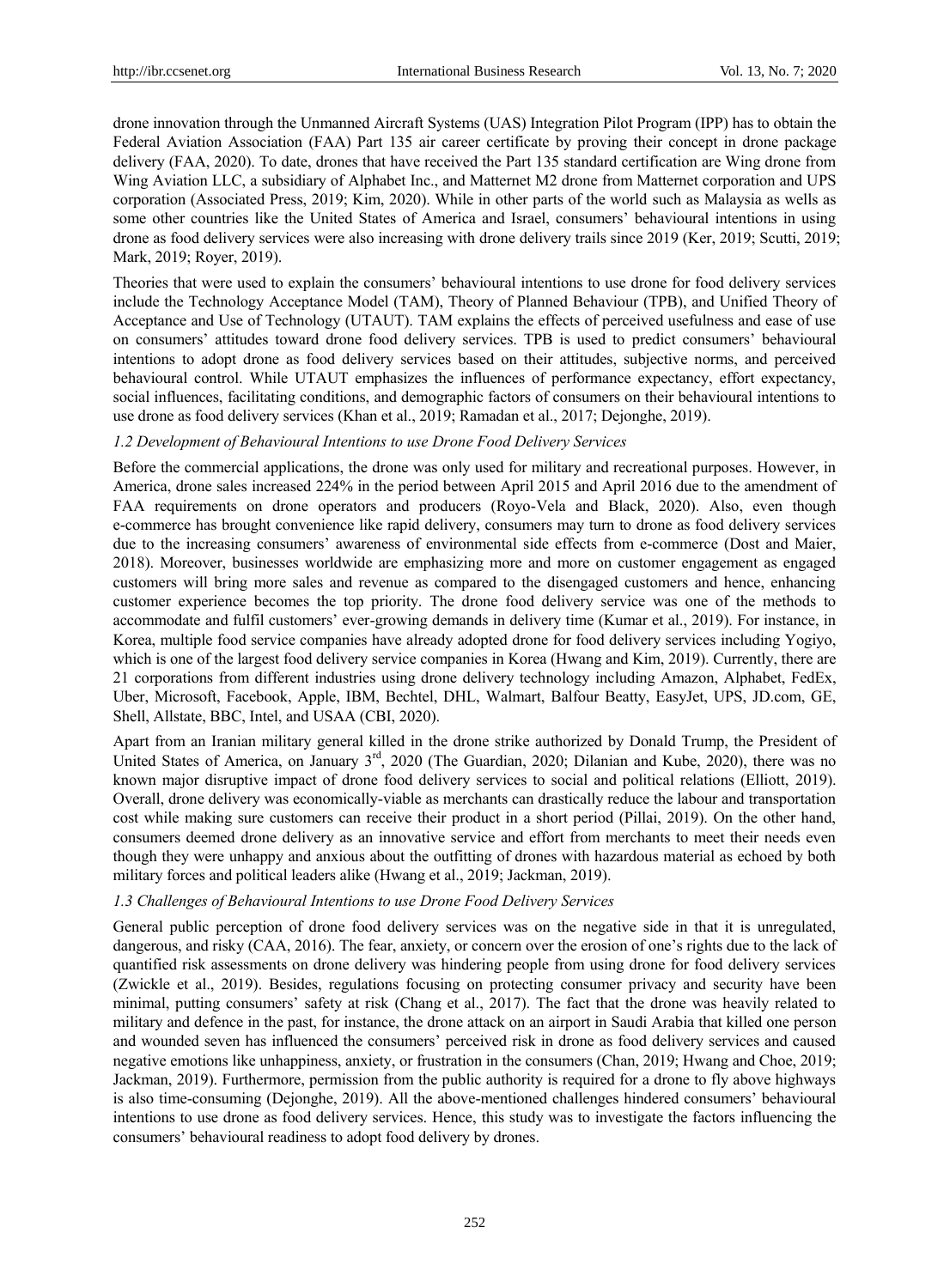# **2. Literature Review**

- *2.1 Theories*
- 2.1.1 Technology Acceptance Model (TAM)



Figure 1. Technology Acceptance Model (TAM)

(Source: Davis et al., 1989)



Figure 2. Extended Technology Acceptance Model (TAM)

(Source: Venkatesh and Davis, 2000)

TAM explains the effects of the perceived ease of use and usefulness on consumers' behavioural intentions or attitudes towards innovations like drone delivery (Davis et al., 1989; Figure 1). It has evolved which led to the extended TAM with added specific external variable factors, which included subjective norms, image, job relevancy, output quality, and result demonstrability that specifically affect the perceived usefulness, and moderating factors like experience and voluntariness (Venkatesh and Davis, 2000; Figure 2).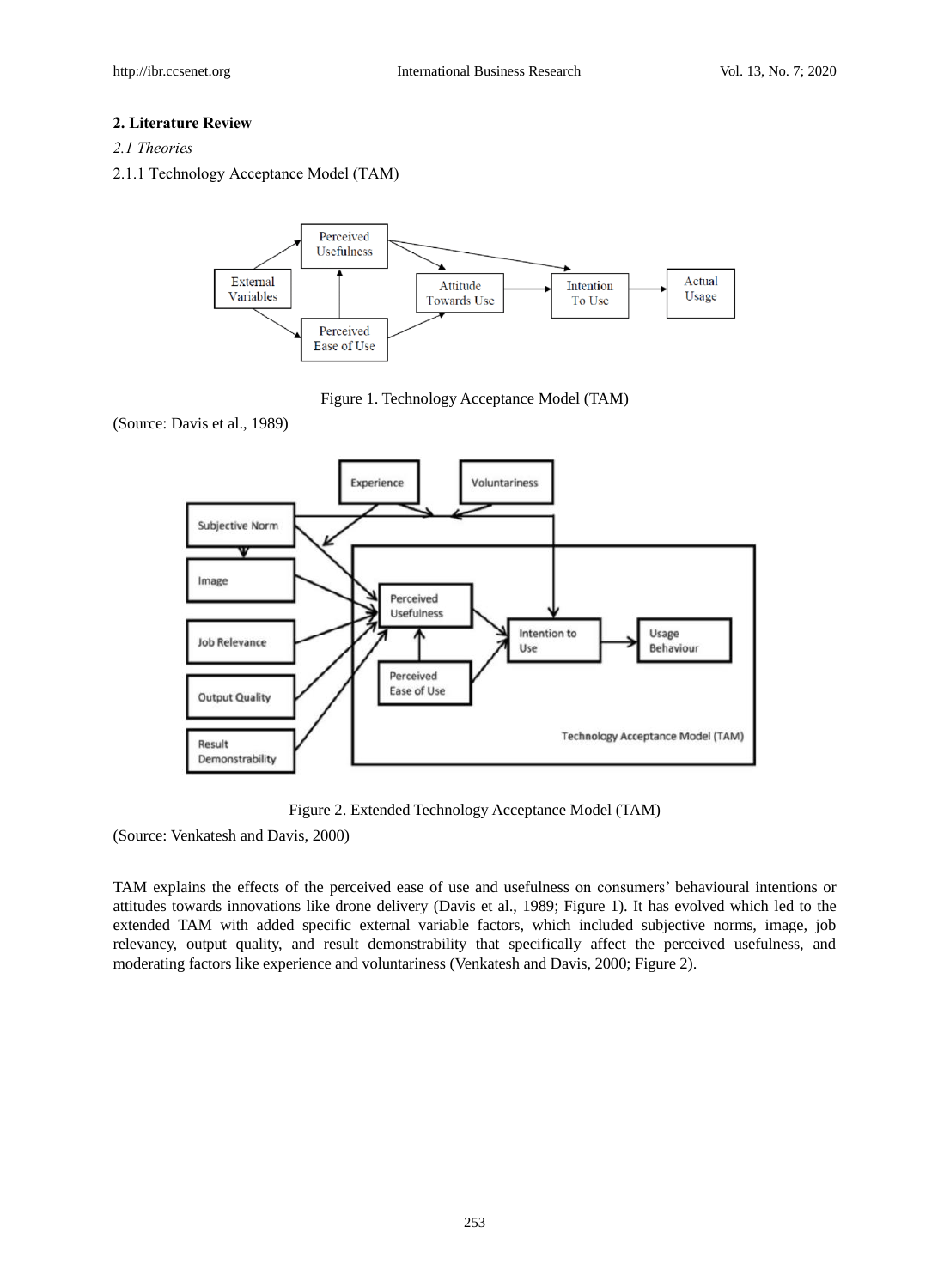#### 2.1.2 Theory of Planned Behaviour (TPB)



Figure 3. Theory of Planned Behaviour (TPB)





Figure 4. Decomposed Theory of Planned Behaviour (DTPB)

(Source: Taylor and Todd, 1995)

TPB explains the effects of consumers' attitudes, subjective norms, and perceived behavioural control on consumers' intentions to use drone delivery (Khan et al., 2019; Figure 3). Even though TPB was extensively used to predict consumers' behaviour towards a particular product, it is suitable only for products that are already on the market. Hence, Taylor and Todd (1995) modified the existing TPB framework and formed the Decomposed Theory of Planned Behaviour (DTPB), which is suitable for new technology innovations like drone delivery. Factors that will affect consumers' attitudes, subjective norms, and perceived behavioural control have been added to the DTPB framework (Taylor and Todd, 1995; Chawinga and Zinn, 2016; Figure 4).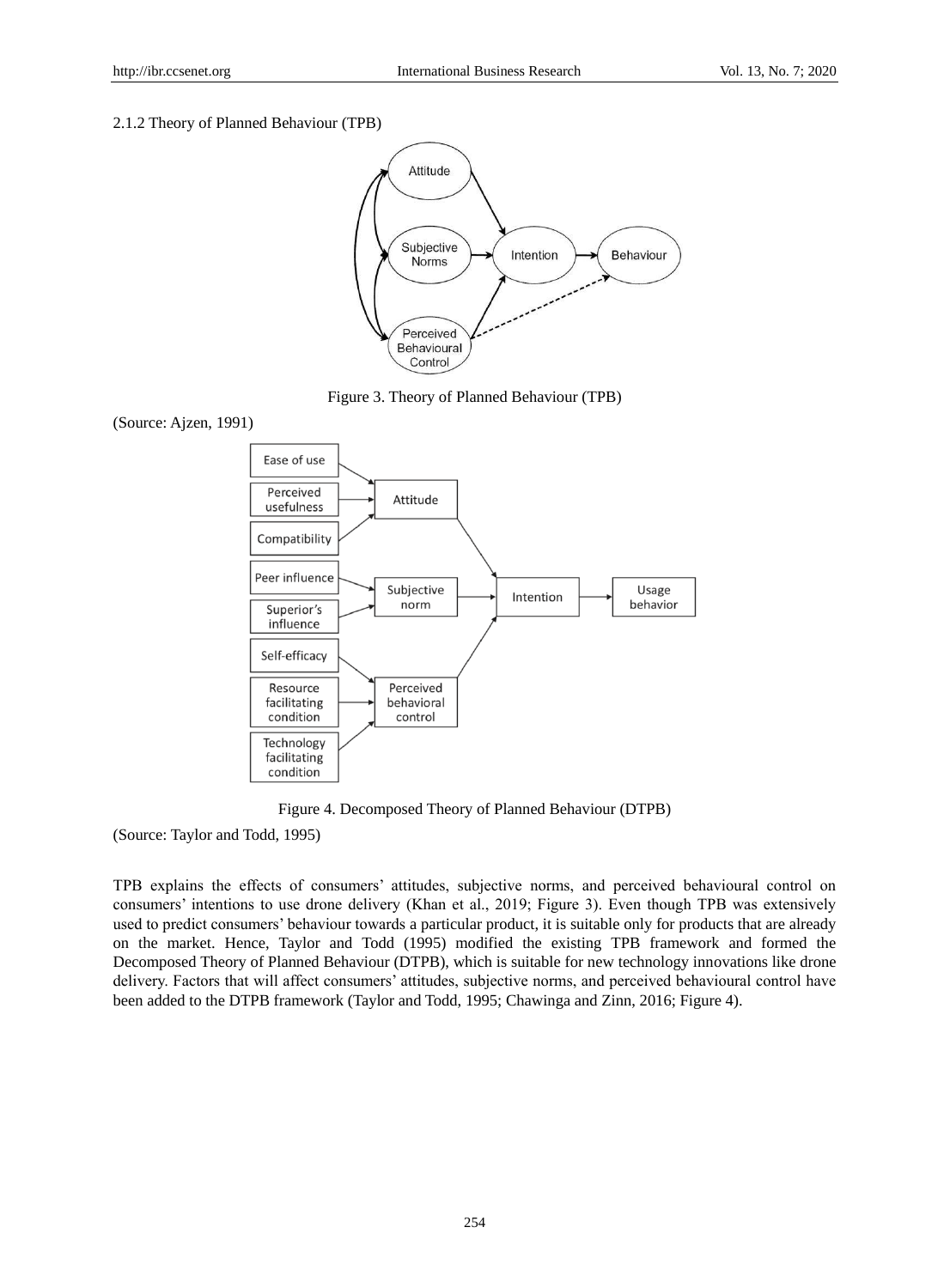#### 2.1.3 Unified Theory of Acceptance and Use of Technology (UTAUT)



Figure 5. Unified Theory of Acceptance and Use of Technology (UTAUT)

(Source: Venkatesh et al., 2003)



Figure 6. Unified Theory of Acceptance and Use of Technology 2 (UTAUT2)

(Source: Venkatesh et al., 2012)

UTAUT explains the influences of performance expectancy, effort expectancy, social influences, and facilitating conditions towards consumers' behavioural intentions to use drone food delivery services. These influences are moderated by demographic factors like gender, age, experience, and voluntariness of use (Venkatesh et al., 2003; Figure 5). Following this, the extended framework of UTAUT has been further developed with added factors like hedonic motivation, price value, and habit to reflect more consumer-oriented behaviours. Voluntariness factor was removed from the UTAUT2 with the assumption that consumers would not be forced to accept, buy, or use drone for food delivery services (Venkatesh et al., 2012; Figure 6).

#### *2.2 The Factors That Shaping Behavioural Intentions to Use Drone Delivery Services*

The use of drone delivery across various industries spiked as drone delivery increased the productivity and operational efficiencies (Avanti, 2019). It was also found to be useful in emergencies (CAA, 2016). Consumers aged from 18 to 34 were having positive perceptions towards these available drone food delivery services. Ostensibly, they perceived drone delivery as modern, futuristic, innovative, and useful, even though it was risky (CAA, 2016). For them, personal data-collection was an acceptable trade-off as long as the service benefits them (Dorsey, 2018). For instance, they get their purchased merchandise like food faster with drone delivery (Khan,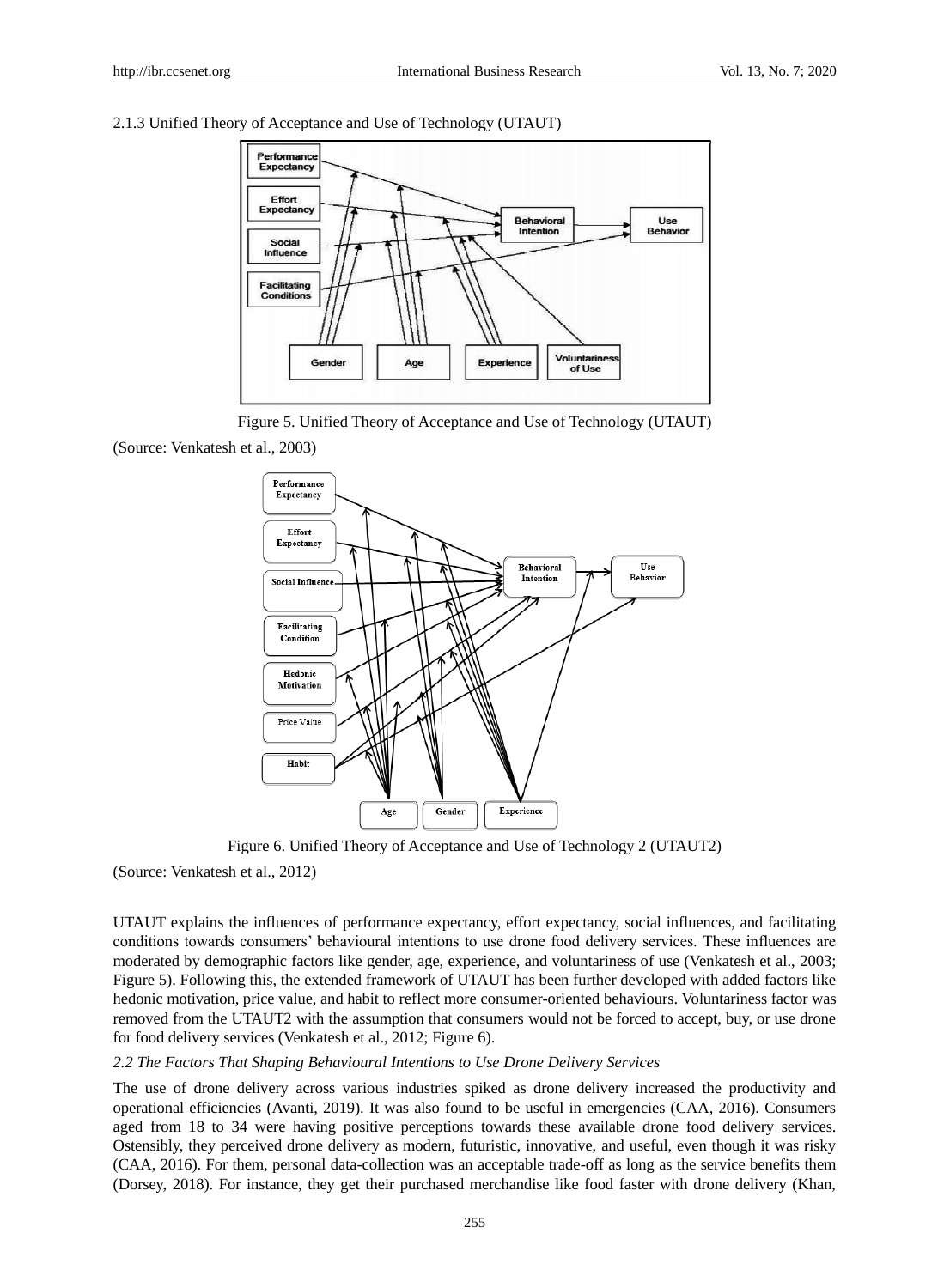2019). Positive reviews from the users increase the acceptability of drone delivery among consumers (Ramadan et al., 2017). Besides, consumers also saw drone delivery services as a relatively eco-friendlier option (Hwang et al., 2019).

## 2.2.1 Functions

The use of Drone was a convenient and efficient technology for delivery services as it shortened the delivery time to as low as 30 minutes and delivers the merchandise to consumer's doorstep, which in turn increased consumers' productivity and flexibility in daily life (Garliordi, 2019; Kapser and Abdelrahman, 2020; Kumar et al., 2017; Hwang et al., 2019). These benefits underpin the consumers' willingness to try drone food delivery services as it is a speedy, cost-effective, and an ecologically friendly option compared to other delivery methods (Kim, 2020; Stolaroff et al., 2018). Besides, drone delivery allowed merchants to customized and provide personalized services and/or products based on the customers' needs further galvanizing consumers' behavioural intentions towards drone delivery (Garliordi, 2019). For example, in Tanzania, a country located in the East Africa region, the people had higher behavioural intentions towards drone delivery as it allows them to receive the merchandise in remote areas that can be difficult to access by road (Saunders, 2019). Furthermore, usage of drone delivery surged during the novel Coronavirus, COVID-19 pandemic, which has sickened no less than 94,000 people around the world with a death toll of more than 3,200, due to its innovative functions and usefulness in surveying, mapping, defence, surveillance, and logistics (Liu, 2020).

However, some factors had hindered consumers' behavioural intentions to use drone delivery. Firstly, consumers were unfamiliar with drone delivery as there was a lack of information about the service and hence, they needed time to learn about the advanced delivery services and the autonomy of flying function (Hwang et al., 2019). Secondly, a drone was unable to provide doorstep delivery due to long delivery distance and limitation in landing location. For examples, drone food delivery services provided by Uber and UPS where the drone dropped-off the merchandise at a safe location and used another mode of transport for the last mile delivery (Deagon, 2019; TheSun, 2019; Stewart, 2017). Thirdly, consumers were concerned about the security of drone delivery. The reason being each proprietary system was designed and developed independently by the respective company as there was no guideline for drone delivery systems, therefore, consumers' shipment and sensitive information would be insecure and vulnerable to exploitation by hackers if a weaker control system was adopted (Khan et al., 2019). Some other factors that decreased the consumers' behavioural intentions to use drone delivery were that it could not be used in heavy rain, unable to deliver heavy products beyond 800 grams of payload, and unable to deliver beyond 10 ten-mile radii (Ker, 2019; Insider, 2015). Aurambout et al. (2019) stated that only 7% of consumers in developed countries like the United Kingdom, Germany, Italy, and France benefited from drone delivery services (Aurambout et al., 2019).

There was little evidence indicating consumers would obtain drone technologies for personal use as they did not know how to build, fly, land, repair, and upgrade the drone (Garrett and Anderson, 2018).

# 2.2.1.1 Cost

With cost-efficiency in mind, the cost of drone delivery affects consumers' behavioural intentions to use drone delivery services. Consumers would not pay to try out autonomous drone delivery services if it is more expensive, but would rather pursue other delivery options (Kapser and Abdelrahman, 2020; Hwang et al., 2019). However, Insider (2015) claimed that the price of drone delivery can be as low as 88 cents. This cost advantage is likely helpful to promote consumers' behavioural intentions to use drone for food delivery services as such technology enhances customer experiences, overall satisfaction, and engagement.

#### 2.2.1.2 Technology

The attraction of drone technology was one of the factors that affect consumers' behavioural intentions to use drone food delivery services (Kapser and Abdelrahman, 2020; Hwang et al., 2019). New emerging technologies such as drone delivery improved the convenience, accessibility, and normative of retail. Besides, innovations also reduced time pressure, helped consumers in making good decisions, and even increased their confidence and satisfaction with their decision. All these have increased consumers' engagement and behavioural intentions to use drone delivery (Grewal et al., 2017).

However, consumers were concerned about the effectiveness of data processing in drone delivery. This is because the virtual remote control in drone delivery was basic when compared to the physical remote control and required advanced piloting skills and a large hardware controller. The Brain-Computer Interfaces (BCI) of drone delivery had poor manoeuvring precision and recognized only basic commands. The lack of precision consequently means the control system may fail to recognize the consumer targeted for delivery. This is further worsened by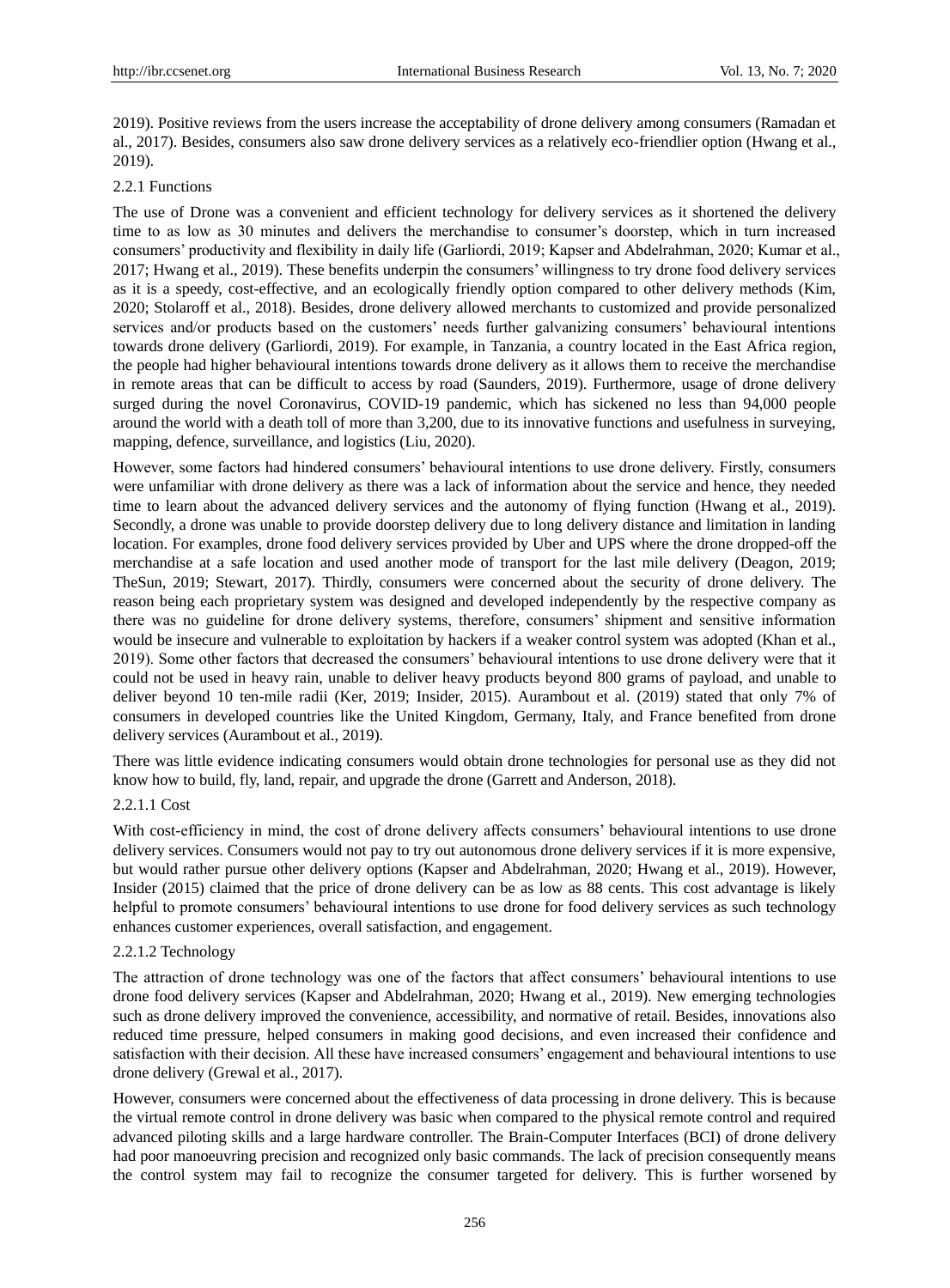consumers' gestures that vary across different individuals and a voice control system which may lead to miscommunication (Alwateer et al., 2019). Moreover, payment processing was another issue in drone delivery as consumers were uncertain whether cash-on-delivery and/or mobile wallets were available upon delivery or otherwise. Aside from that, consumers were also worried about the security of their credit card and personal information when processing payment through the drone; they would rather process the payment online before the delivery (Khan et al., 2019).

## 2.2.1.3 Human Factor

The outbreak of COVID-19 has pushed society and the government to reconsider, understand, and utilize drone innovation. Drone developers have modified the software and equipped drones with a thermal camera for basic diagnostic functions, crowd management, and disinfectants dispersing (Liu, 2020; Jakhar, 2020). However, drone delivery was burdening consumers as they were unfamiliar with its operations, functions, and traffic characteristics (Alwater et al., 2019).

#### 2.2.2 Hedonic Motivation

Positive hedonic motivation will increase consumers' behavioural intentions to use drone delivery services. There were a few factors that contribute to positive hedonic motivation. First, people deemed drone delivery services as an environmental-friendly option as the drone powered by a rechargeable battery may reduce the greenhouse gas emission and energy consumption per package (Stolaroff et al., 2018; Hwang and Kim, 2019; Kapser and Abdelrahman, 2020). Second, compared to physical remote control, the virtual remote control received feedback through a video feed, the BCI system allowed hands-free control and interaction with consumers through gestures recognition, and the voice control system of drone delivery created excitement and enjoyment to consumers' life (Alwateer et al., 2019; Hwang and Kim, 2019; Kapser and Abdelrahman, 2020). Third, the positive image portrayed by media and marketers that drones are good for civilian applications, for example, a device for personal enjoyment and parcel delivery (Mosco and Mosco, 2017). Fourth, during exceptional events like the COVID-19 outbreak, people are fearful and concerned about close contact with others, drone delivery offers a safe and low-risk option to the consumers (Hu, 2020).

Conversely, some factors contributed to negative hedonic motivation like lack of security and peace of mind, which decreased consumers' behavioural intentions to use drone delivery (Chang et al. 2017; Hwang and Choe, 2019; Alwateer et al., 2019). For instance, consumers were anxious and worried about the possibility that they may not be able to interact effectively with the drone technology like opening the locker and collecting their food (Kapser and Abdelrahman, 2020; Jackman, 2019). Besides, the safety of drone delivery was also a concern in that it may lose control, cause road accident or mid-air collision and results in injuries, interfere with the aircraft traffic, or inability to detect and avoid the surrounding objects (Alwateer et al., 2019; Kapser and Abdelrahman, 2020; Jackman, 2019). Also, consumers were unsure whether or not the drone was associated with rogue, nuisance, nefarious, unlawful, disobedient, abuse, protest, risky, and unsafe activities, and felt risky about its use (Jackman, 2019). Furthermore, the fact that drone has been used in the military for aerial surveillance, drone strikes, drone weapon delivery, reconnaissance, troop management, etc. has caused unease among consumers (Luhan, 2013; Mosco and Mosco, 2017). In short, consumers were disturbed and have developed unpleasant feelings towards drone delivery due to all these factors and as a result, hindered their behavioural intentions to try drone for food delivery services (Joshi, 2019).

#### 2.2.2.1 Security

Security was another factor that affects consumers' behavioural intentions to use drone food delivery services as consumers were less likely to try drone delivery if it was risky (Kapser and Abdelrahman, 2020; Hwang et al., 2019).

As the drone was outfitted with a camera and facial recognition software capable of targeting specific people, spy, and collect data, consumers were worried their privacy may be compromised and misused especially when there was a lack in rules to control drone use (Ziman, 2018; Khan et al., 2019). Besides, there was also a possibility that the drone may crash into a person, pet, or property at the landing site, hence reducing consumers' behavioural intentions to try drone delivery (McFarland, 2019).

# 2.2.3 Cognition

Consumers' cognition toward drone delivery affects their behavioural intentions to use the service. Before deciding to use, they would first take various aspects of the service into account, and logically consider and evaluate the advantages and disadvantages of using the service (Kapser and Abdelrahman, 2020; Hwang et al., 2019).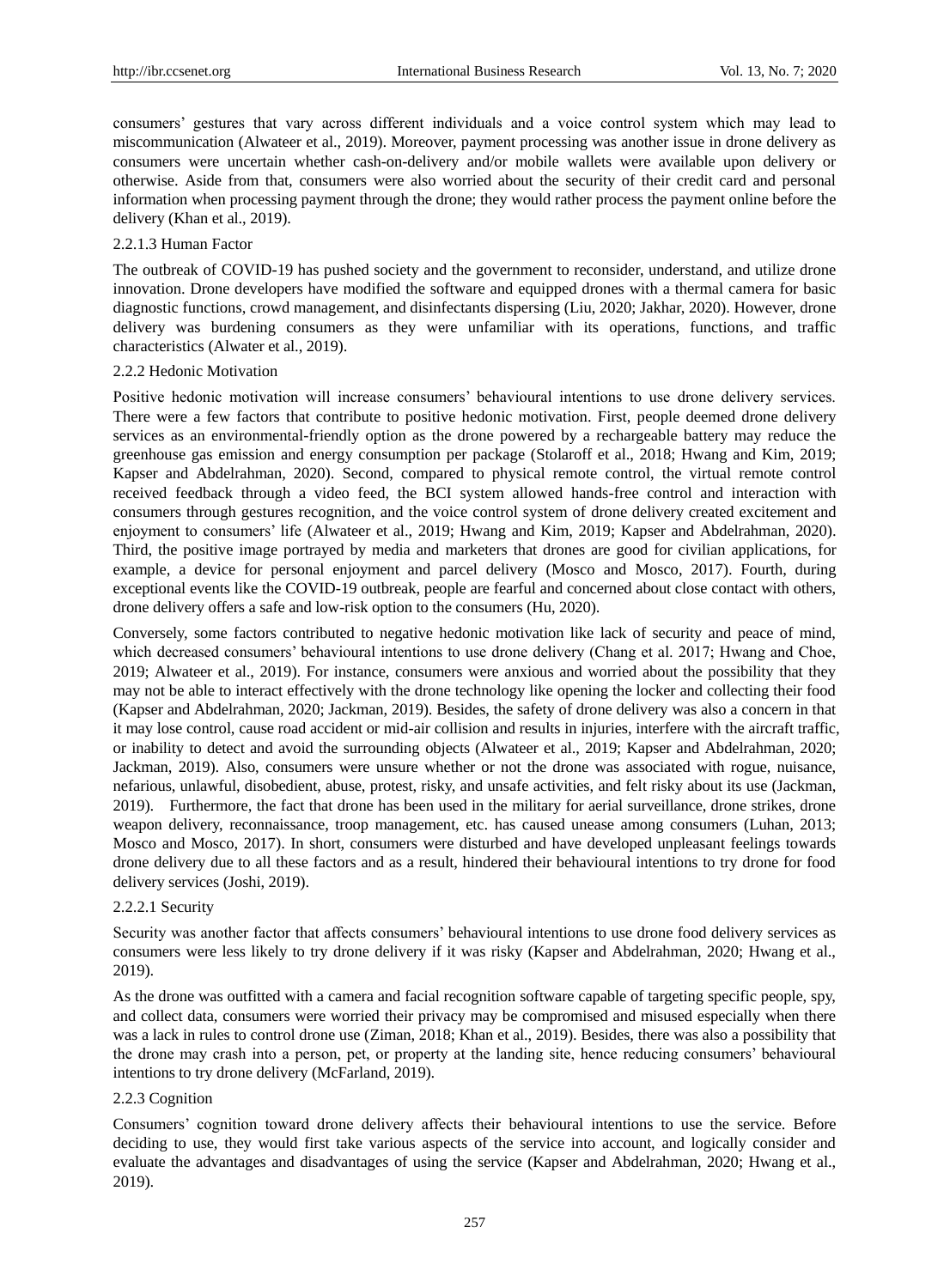Evidence suggests consumers found difficulties in understanding the drone delivery systems when the systems and algorithms used in drones were evolving at a rapid pace towards better drone delivery systems. Besides, consumers could not effectively evaluate the drone delivery services provided by different companies because of the proprietary nature of individual systems and designs adopted by each company (CBI, 2020; TheSun, 2019). Alwateer et al. (2019) stated that the delivery drones were not installed with software for safety and security measures. For examples, B4UFLY which checks for the allowable flying zones and Geofencing which programs a drone to fly within pre-defined virtual tunnels to keep out of the no-fly zone and to avoid flying hazardously. Despite traffic management in place and drone registration requirement from traffic authority, the authority was unable to detect and seize illegal drone. There were still issues in the rules, land rights, and jurisdiction on drone delivery (Chang et al., 2017; Alwateer et al., 2019). At the core of the many challenges, drone delivery services were falling short of consumers' expectations in service quality and user experience as there were still many issues to be resolved such were energy consumption, monetary costs, data transmission efficiency, and data analysis (Alwateer et al., 2019).

## 2.2.3.1 Regulation

Consumers' behaviour intentions to use drone food delivery services were affected by regulations as well (Kapser and Abdelrahman, 2020; Hwang et al., 2019). Authorities like FAA and European Aviation Safety Agency started to develop regulations to encourage positive outcomes from commercial drones as soon as the idea of commercial drones emerged. At this stage, when the regulations were still developing, the consumer's behaviour intentions to use drone delivery services remained low (Stolaroff et al., 2018). While other countries were still considering drone delivery, the government of Tanzania has already reformed its regulations and launched fully automated drone delivery in early 2018. Hence the reason why the consumers' behavioural intentions to use drone delivery services was higher in Tanzania (McFarland, 2017).

Complex drone regulations, such as those in Malaysia, are common challenges that hinder positive consumers' behavioural intentions to try drone for food delivery services. The vice-president of enterprise development of the Malaysia Digital Economy Corporation (MDEC) stated favourably that they will continue to implement adaptive regulations and policies, develop talents and skills, increase public awareness and improve enterprise adoption of drone delivery, and encourage strategic partnerships to promote drone food delivery services (Avanti, 2019). There were no regulations that govern the architecture composition of drone services and servers, therefore, substantial changes would be required whenever new drones are being added into the drone server systems, which will then lead to rigidness in an airborne fog computing infrastructure that disturbs data management and scales down drone delivery operations (Alwater et al., 2019).

#### 2.2.3.2 Land Rights and Jurisdiction

Land rights and jurisdiction for drone delivery would affect consumers' behavioural intentions to use drone food delivery services as well (Kapser and Abdelrahman, 2020; Hwang et al., 2019).

Commercial use of drone and consumers' behavioural intentions to use drone delivery were discouraged by issues such as lack of designated airways, warehouse spaces and landing spaces for drone delivery drop-off and parcel loading, especially when it involves large-size drone delivery in city areas where landing in consumers' backyards may be deemed as invading their private territory (Yurieff, 2017; Stolaroff et al., 2018; McFarland, 2019).

# 2.2.4 Social

The social benefits of drone delivery will affect consumers' behavioural intentions to use drone food delivery services. For example, early adopters of drone technology have the first movers appeal on others, stand out in a crowd, and/or become the thought leaders in their field (Kapser and Abdelrahman, 2020; Hwang et al., 2019).

In October 2019 when drone delivery was still in its early stages of development, FedEx Corporation offered the drone food delivery service to their customers. In so doing, consumers were able to send sweets and treats to their friends and family (Sakharkar, 2019). However, such drone delivery was limited to short-distance delivery (The WiredShopper, 2019). Not to be disenfranchised by the opportunity, those who were connected to friends or family using drone delivery service were influenced and nudged towards giving the service a try. Otherwise, the likelihood for them to use the service remained low as they will not dispense extensive time on research to learn about drone technology (CAA, 2016).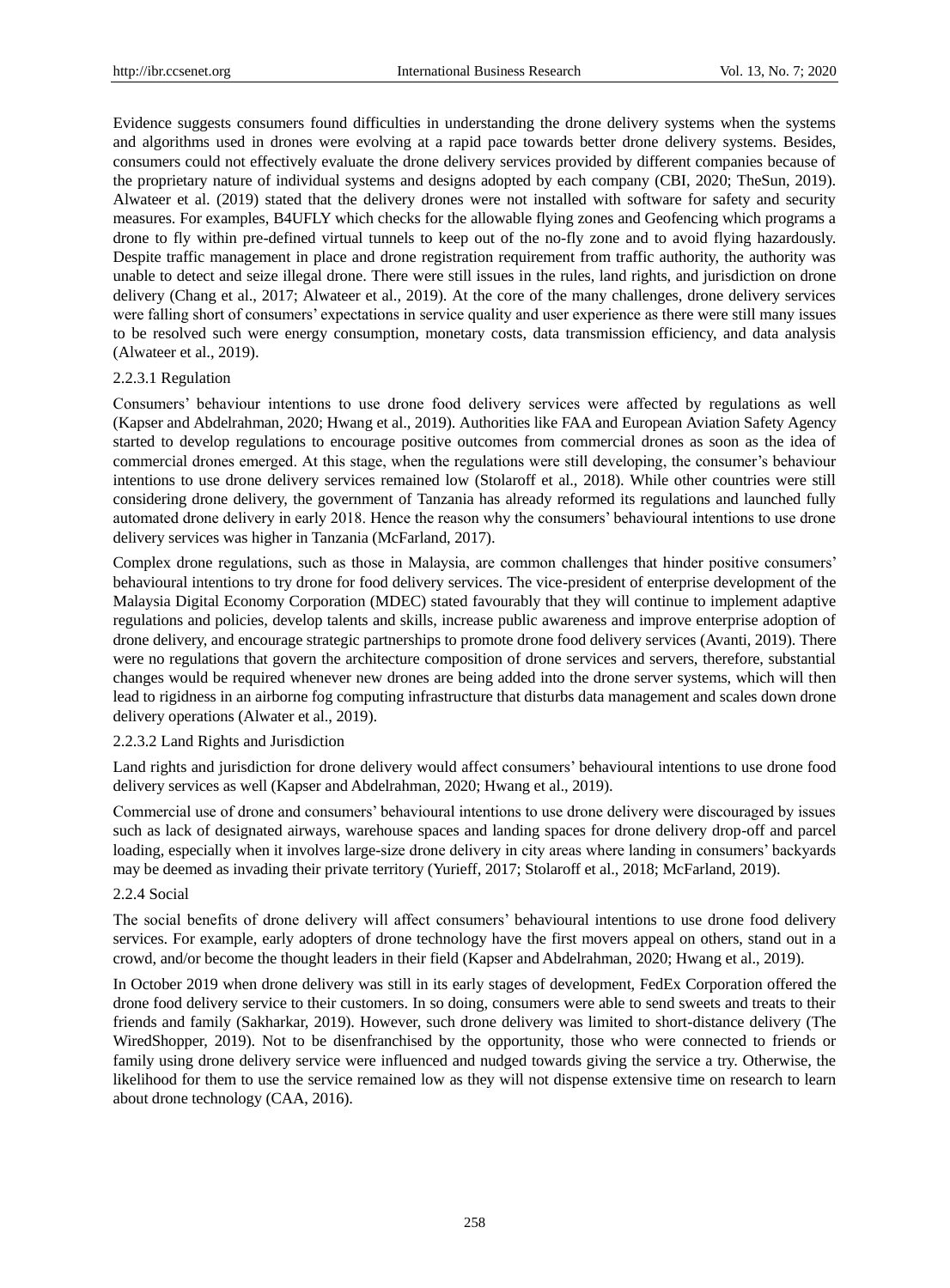## *2.3 The Conceptual Framework*



Figure 7. The proposed conceptual framework

(Source: Adopted from Kapser and Abdelrahman, 2020; Hwang et al., 2019)

Based on research findings and news that related to consumers' behavioural intentions to use drone as food delivery services, this study has proposed to adopt the frameworks from Kapser and Abdelrahman (2020) and Hwang et al. (2019) and formed the following propositions:

P1: Functions of a drone will affect consumers' behavioural intentions to use drone food delivery services

P2: Hedonic motivation in drone delivery will affect consumers' behavioural intentions to use drone food delivery services

P3: Consumers' cognition toward drone delivery will affect consumers' behavioural intentions to use drone food delivery services

P4: Social benefits of drone delivery will affect consumers' behavioural intentions to use drone food delivery services

The proposed conceptual framework in Figure 7 was to answer the research problem on why the drone is another technology that is not ready to take off. It shows the four main independent variables, which are functions, hedonic motivation, cognition, and social factors, that affect the dependent variable, which is the consumers' behavioural intentions to use drone food delivery services.

2.3.1 Justification for Using the Framework from Kapser and Abdelrahman (2020) and Hwang et al. (2019)

Both Kapser and Abdelrahman (2020) and Hwang et al. (2019) studied the factors that affect consumers' behavioural intentions to use drone food delivery services, however, the independent variables involved in their proposed research framework and research outcomes were different from each other. The past studies and news showed that consumers' behavioural intentions to use drone food delivery services were affected by drone functions, which do not benefit consumers, hedonic motivation. consumers' cognition, and social benefits of drone delivery (Alwateer et al., 2019; Khan et al., 2019; Alwater et al., 2019; Aurambout et al., 2019; Kapser and Abdelrahman, 2020; Jackman, 2019; Luhan, 2013; Avanti, 2019; CBI, 2020; TheSun, 2019; TheWiredShopper, 2019; CAA, 2016). The framework of Kapser and Abdelrahman (2020) was adopted in this study to complement the framework of Hwang et al. (2019) to cover all the stipulated variables.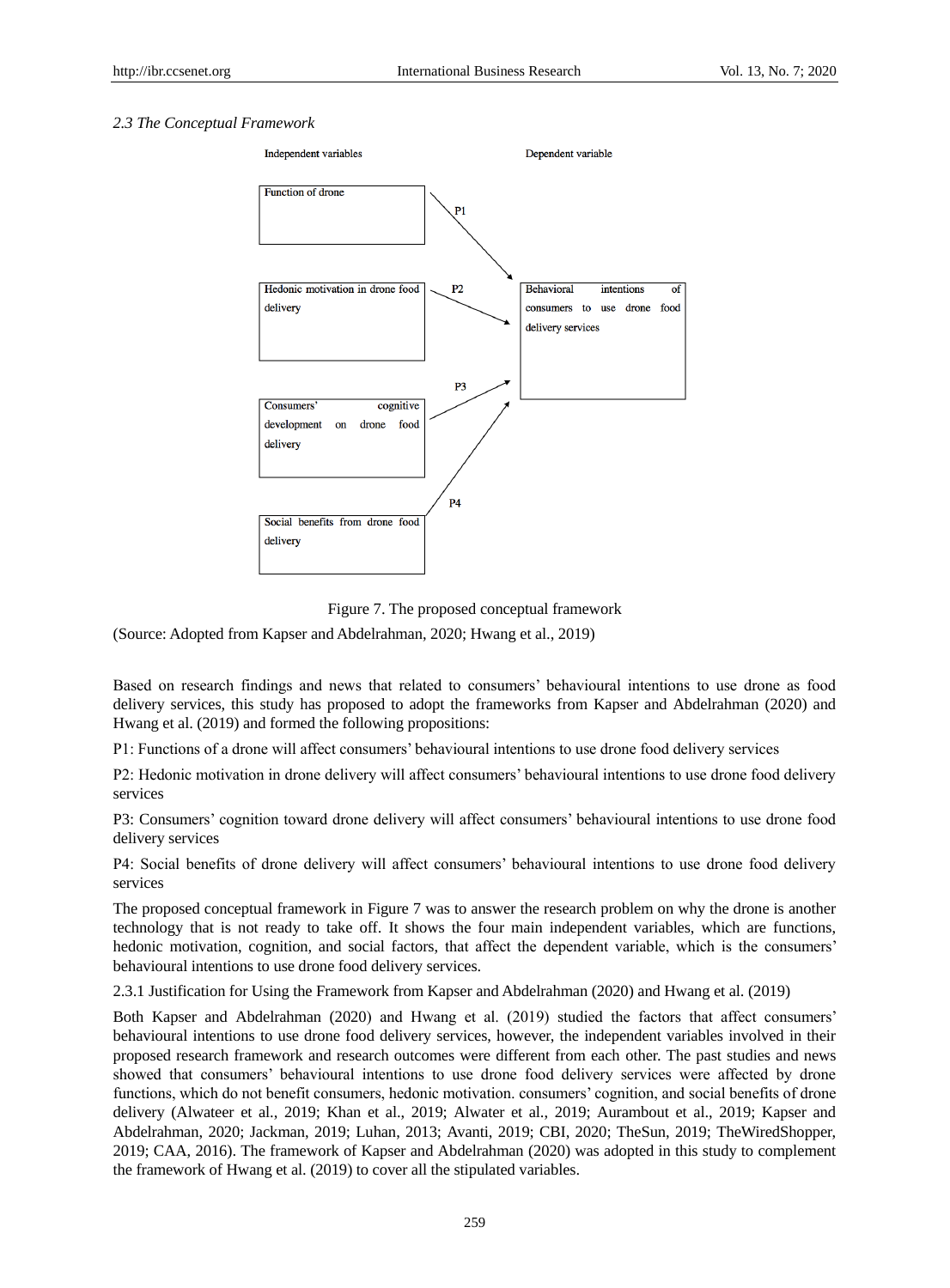# *2.4 Contribution of the Study*

Businesses relied on consumers' behavioural intentions analysis to increase revenue and customer engagement, trust, and loyalty on drone delivery services (Kumar, 2017; Zwickle et al., 2019). While the government relied on the analysis of consumers' behavioural intentions to use drone delivery services to advance the technologies and economic activities in the country (Avanti, 2019; McFarland, 2017; Dost and Maier, 2018).

# *2.5 Knowledge Gaps and Research Outcomes*

Chang et al. (2017) stated that the reason why the regulations focusing on consumers' privacy and security when using drone delivery have been minimal was due to the low awareness of privacy and security among the users. In contrast, Zwickle et al. (2019) stated that the lack of regulations that focus on privacy and security to protect consumers when using drone delivery was due to the large discrepancy in consumers' preferences for legal protection on personal privacy.

Kapser and Abdelrahman (2020) found that price was the strongest predictor for consumers' behavioural intentions to use drone food delivery services, followed by performance expectancy, which includes functions and usefulness of drone delivery, hedonic motivation, perceived risk, social influences, and facilitating conditions. In contrast, Hwang et al., (2019) stated that consumers' behavioural intentions to use drone delivery services were most influenced by the drone's innovative functions, and to a lesser extent, by hedonic motivation, cognition, and social benefits.

The independent variables that were not included in the framework of Hwang et al. (2019) were covered by adopting the framework of Kapser and Abdelrahman (2020). Empirical findings from journals and news on authorized websites indicated that the reason why drone delivery is another tech idea not ready to take off was that the consumers' behavioural intentions to use drone delivery services were not in the state of technological readiness as demonstrated by weakness in drone delivery functions and also in hedonic motivation, cognition, and social benefits.

# **3. Conclusion**

# *3.1 Overview of the Study*

The objective of this study was to study why drone delivery is another tech idea not ready to take off. Based on research findings and news related to consumers' behavioural intentions to use drone food delivery services, conceptual frameworks have been proposed to show the four main independent variables, which are functions, hedonic motivation, cognition, and social factors, that affect the dependent variable, which is behavioural intentions of consumers to use drone as food delivery services. However, it was difficult to justify the proposed conceptual frameworks due to the contradicting findings in past studies. Overall, factors that were prohibiting consumers' behavioural intentions to use drone food delivery services were consumers' unfamiliarity and negative perceptions toward drone delivery in that it is unregulated, dangerous, risky, lack of quantified risk assessments, intimidating, related to military and defence, and lengthy in the process to obtain authority's permission to operate drone delivery. Nevertheless, they may be influenced to use drone delivery if their friends and family were using it.

# *3.2 Implications and Recommendations*

This study has answered the research problem by adopting the frameworks from Hwang et al. (2019) and Kapser and Abdelrahman (2020). TAM supported the proposed conceptual framework and showed that drone's functions, hedonic motivation, cognition, and social benefits could positively influence consumers' behavioural intentions or attitudes in using innovations like drone delivery especially when consumers realized the ease of use and usefulness of drone delivery (Venkatesh and Davis, 2000).

TPB supported the proposed conceptual framework by showing that consumers' intentions to use drone delivery were positively influenced by drone's functions, hedonic motivation, cognition, and social benefits when there were positive attitudes in consumers, positive subjective norms like friends and family, and perceived behavioural control in consumers (Khan et al., 2019).

Lastly, UTAUT supported the proposed conceptual framework by showing that consumers' intentions to use drone delivery were positively influenced by drone's functions, hedonic motivation, cognition, and social benefits such as performance expectancy, social influences, and facilitating conditions (Venkatesh et al., 2003).

Promoting consumers' behavioural intentions in using drone delivery services brought benefits like an increase in resource efficiency and effectiveness, productivity, and flexibility, environment preservation, excitement and entertainment, and technology and economic development (Kapser and Abdelrahman, 2020; Hwang et al., 2019).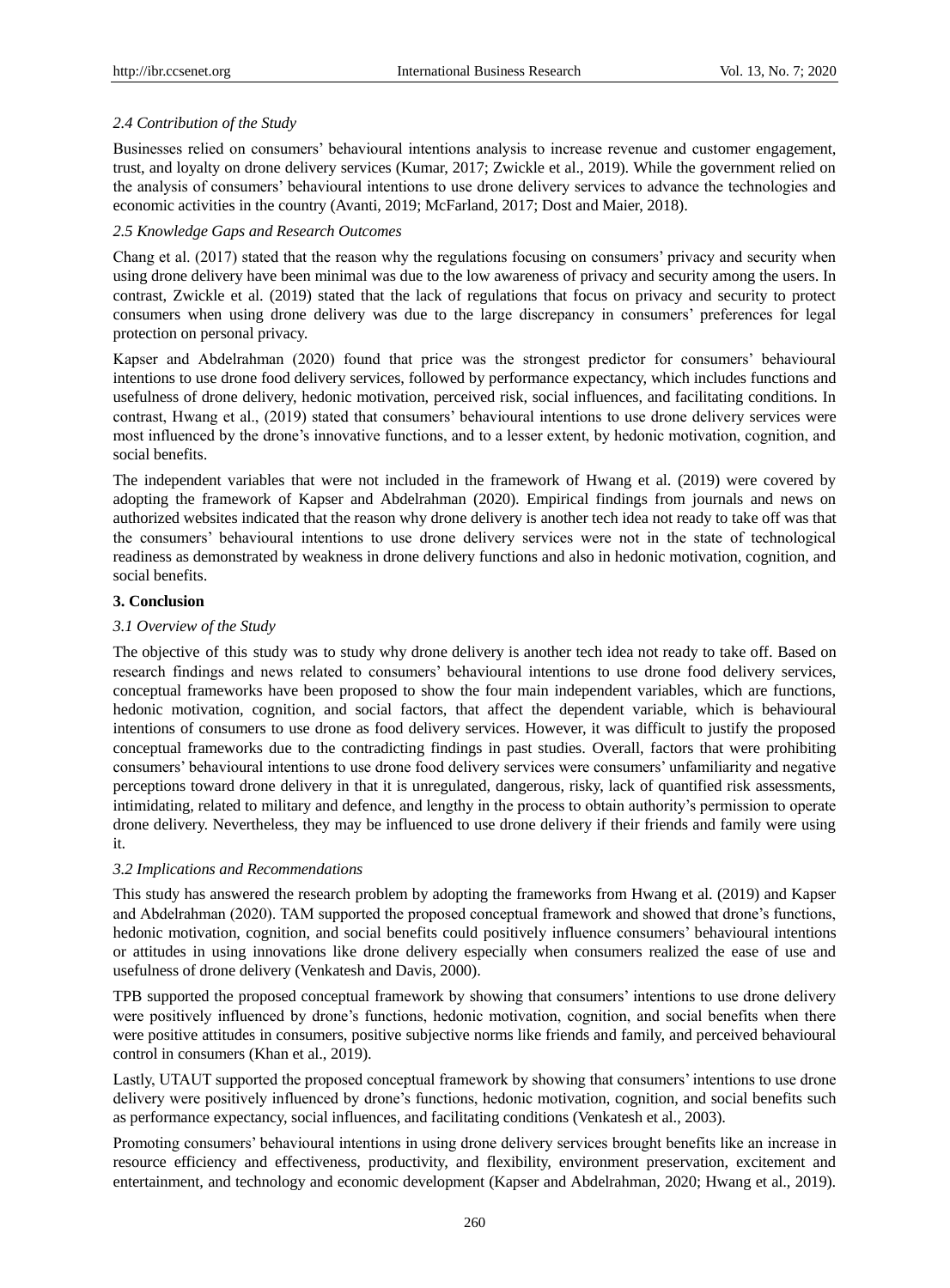To promote consumers' behaviour intentions in using drone delivery, food companies have been participating in the development of drone and applying for permits from traffic authorities like the FAA to operate and offer drone delivery services. While the government has set out new regulations to encourage the development of drone technology.

The findings in this study were based on the secondary data obtained from the literature review. Future studies may consider collecting primary data from both drone delivery users and those who never use drone delivery to study the relationship between behavioural intentions and usage behaviours in drone delivery. This enables merchants to increase customer engagement and better cater to the needs and wants of consumers.

#### **Acknowledgement**

I am grateful for the opportunity to write about a subject nestled at the intersection of technology and business. The experience gained in the writing this paper has been rewarding and personally fulfilling. Many thanks to my family and friends who have tolerated mundane discussions around topics such as this and my parents who are most patient in reading my work.

#### **References**

- Ajzen, I. (1991). The Theory of Planned Behaviour. *Organizational Behaviour and Human Decision Processes, 50*(2), 179-211. [https://doi.org/10.1016/0749-5978\(91\)90020-T](https://doi.org/10.1016/0749-5978(91)90020-T)
- Alwateer, M., Loke, S. W., & Zuchowicz, A. M. (2019). Drone services: issues in drones for location-based services from human-drone interaction to information processing. *Journal of Location-based Services, 13*(2), 94-127. <https://doi.org/10.1080/17489725.2018.1564845>
- Associated Press. (2019). *Walgreens, Google affiliate to test drone deliveries.* [online]. Retrieved February 19, 2020, from https://fox2now.com/2019/09/19/walgreens-google-affiliate-to-test-drone-deliveries/
- Aurambout, J., Gkoumas, K., & Ciuffo, B. (2019). Last-mile delivery by drones: an estimation of viable market potential and access to citizens across European cities. *European Transport Research Review, 11*(1), 1-21. <https://doi.org/10.1186/s12544-019-0368-2>
- Avanti, K. (2019). *Drone tech and the roar of Malaysia's flying dragons.* [online]. Retrieved February 19, 2020, from

https://www.computerweekly.com/news/252466404/Drone-tech-and-the-roar-of-Malaysias-flying-dragons

- CAA. (2016). *Consumer drone users.* [online]. Retrieved February 19, 2020, from https://dronesafe.uk/wp-content/uploads/2016/11/CAA\_Consumer\_Drone\_Users\_report.pdf
- CBI. (2020). *From Retailers To Insurance Providers, Here Are 21 Corps Using Drone Tech Today.* [online]. Retrieved February 19, 2020, from https://www.cbinsights.com/research/report/corporations-drone-technology/#bechtel
- Chan, R. (2019). *A drone attack at a Saudi Arabia airport killed one person and wounded seven people.* [online]. Retrieved February 19, 2020, from https://www.businessinsider.my/houthi-attack-abha-airport-saudi-arabia-2019-6/
- Chang, V., Chundury, P., & Chetty, M. (2017). *Spiders in the Sky: User Perceptions of Drones, Privacy, and Security.* ACM, 6765. <https://doi.org/10.1145/3025453.3025632>
- Chawinga, W., & Zinn, S. (2016). *Use of Web 2.0 by students in the Faculty of Information Science and Communications at Mzuzu University, Malawi.* <https://doi.org/10.4102/sajim.v18i1.694>
- Davis, F. D., Bogozzi, R. P., & Warshaw, P. R. (1989). User acceptance of computer technology: A comparison of two theoretical models. *Management Science, 35,* 982-1003. <https://doi.org/10.1287/mnsc.35.8.982>
- Deagon, B. (2019). *Food Delivery Apps Are In A Race For Orders, Putting Uber And Grubhub Stock On Defensive.* [online]. Retrieved February 19, 2020, from https://www.investors.com/news/technology/grubhub-stock-uber-stock-defensive-food-delivery-apps-race-c onsumer-orders/
- Dejonghe, F. (2019). *Drone Technology Readiness And Adoption In The Construction And Surveying Industry.*  [online]. Retrieved from

https://lib.ugent.be/fulltxt/RUG01/002/784/387/RUG01-002784387\_2019\_0001\_AC.pdf

Dilanian, K., & Kube, C. (2020). *Airport informants, overhead drones: How the U.S. killed Soleimani.* [online]. Retrieved February 19, 2020, from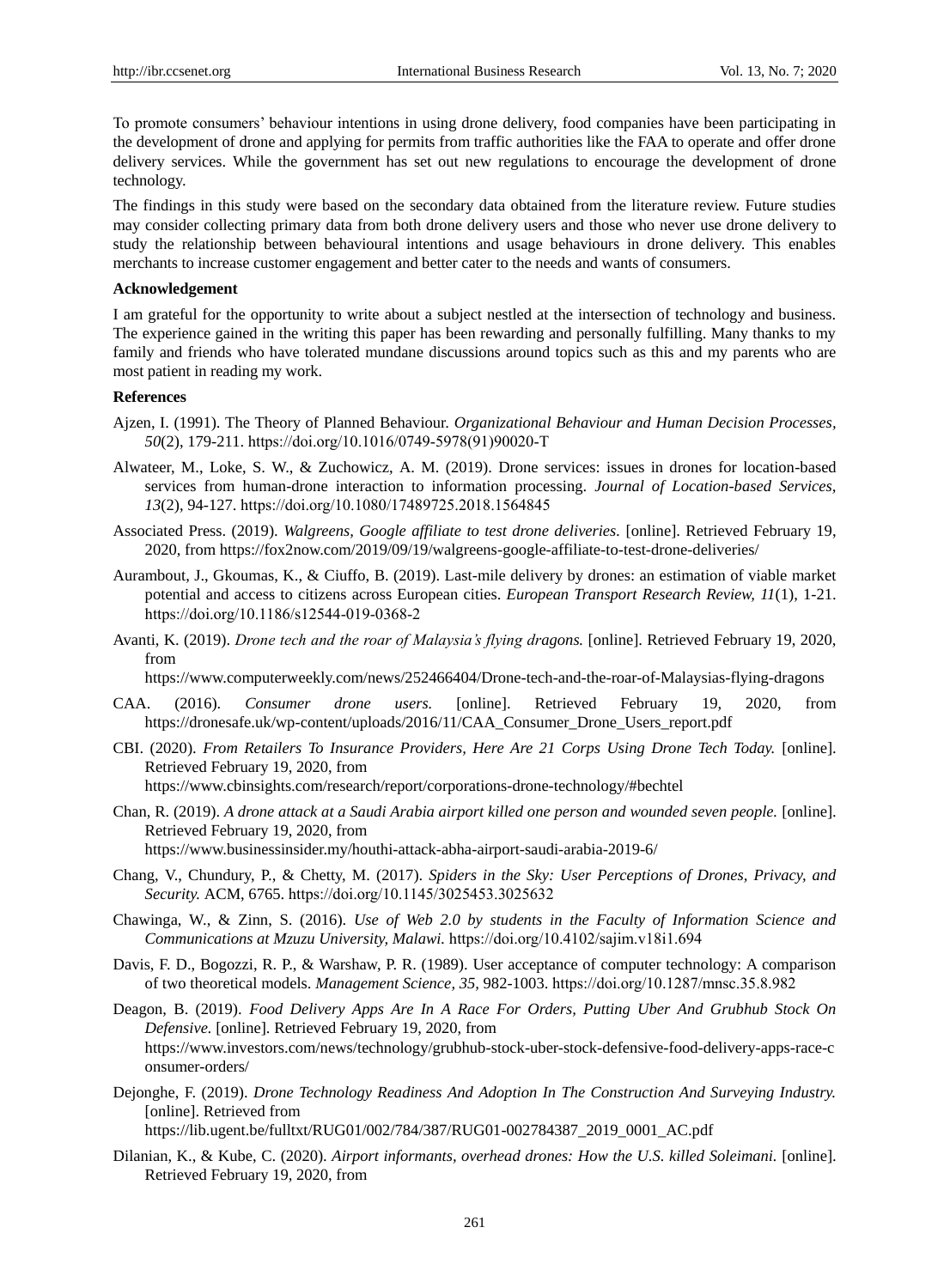https://www.nbcnews.com/news/mideast/airport-informants-overhead-drones-how-u-s-killed-soleimani-n11 13726

- Dorsey, S. (2018). They Are Watching You: Drones, Data & the Unregulated Commercial Market. *Federal Communications Law Journal, 70*(3), 351-VII.
- Dost, F., & Maier, E. (2018). "E-Commerce Effects on Energy Consumption: A Multi-Year Ecosystem-Level Assessment. *Journal of Industrial Ecology, 22*(4), 799-812. <https://doi.org/10.1111/jiec.12639>
- Elliott, A. (2019). Automated mobilities: From weaponized drones to killer bots. *Journal of Sociology, 55*(1), 20-36. <https://doi.org/10.1177/1440783318811777>
- FAA. (2020). *Package Delivery by Drone (Part 135).* [online]. Retrieved February 19, 2020, from https://www.faa.gov/uas/advanced\_operations/package\_delivery\_drone/
- Gagliordi, N. (2019). *UPS completes first residential drone deliveries from a CVS Pharmacy.* [online]. Retrieved February 19, 2020, from

https://www.zdnet.com/article/ups-completes-first-residential-drone-deliveries-from-a-cvs-pharmacy/

- Garrett, B., & Anderson, K. (2018). Drone methodologies: Taking flight in human and physical geography. *Transactions of the Institute of British Geographers, 43*(3), 341-359. <https://doi.org/10.1111/tran.12232>
- Grewal, D., Roggeveen, A. L., & Nordfält, J. (2017). The Future of Retailing. *Journal of Retailing, 93*(1), 1-6. https://doi.org/10.1016/j.jretai.2016.12.008
- Hu, M. H. (2020). China's e-commerce giants deploy robots to deliver orders amid coronavirus outbreak. [online]. Retrieved February 19, 2020, from https://www.techinasia.com/chinas-ecommerce-robots-delivery
- Hwang, J., & Choe, J. Y. (2019). Exploring perceived risk in building successful drone food delivery services. *International Journal of Contemporary Hospitality Management, 31*(8), 3249-3269. <https://doi.org/10.1108/IJCHM-07-2018-0558>
- Hwang, J., & Kim, H. (2019). Consequences of a green image of drone food delivery services: The moderating role of gender and age. *Business Strategy and the Environment, 28*(5), 872-884. <https://doi.org/10.1002/bse.2289>
- Hwang, J., Cho, S., & Kim, W. (2019). Consequences of psychological benefits of using eco-friendly services in the context of drone food delivery services. *Journal of Travel & Tourism Marketing, 36*(7), 835-846. <https://doi.org/10.1080/10548408.2019.1586619>
- Hwang, J., Kim, H., & Kim, W. (2019). Investigating motivated consumer innovativeness in the context of drone food delivery services. *Journal of Hospitality and Tourism Management, 38,* 102-110. <https://doi.org/10.1016/j.jhtm.2019.01.004>
- Hwang, J., Lee, J., & Kim, H. (2019). Perceived innovativeness of drone food delivery services and its impacts on attitude and behavioural intentions: The moderating role of gender and age. *International Journal of Hospitality Management, 81,* 94-103. <https://doi.org/10.1016/j.ijhm.2019.03.002>
- Jackman, A. (2019). Consumer drone evolutions: trends, spaces, temporalities, threats. *Defense & Security Analysis, 35*(4), 362-383. <https://doi.org/10.1080/14751798.2019.1675934>
- Jakhar, P. (2020). *Coronavirus: China's tech fights back.* [online]. Retrieved February 19, 2020, from https://www.bbc.com/news/technology-51717164
- Joshi, D. (2019). *Drone technology uses and applications for commercial, industrial and military drones in 2020 and the future.* [online]. Retrieved February 19, 2020, from https://www.businessinsider.com/drone-technology-uses-applications?IR=T
- Kapser, S., & Abdelrahman, M. (2020). Acceptance of autonomous delivery vehicles for last-mile delivery in Germany – Extending UTAUT2 with risk perceptions. *Transportation Research Part C, 111,* 210-225. <https://doi.org/10.1016/j.trc.2019.12.016>
- Kelso, A. (2019). *Food Delivery Via Drones May Be Closer Than You Think.* [online]. Retrieved February 19, 2020, from

https://www.forbes.com/sites/aliciakelso/2019/07/12/food-delivery-via-drones-may-be-closer-than-you-thin k/#76f9569d7438

Ker, N. (2019). *Malaysians will see drone food delivery trials by end of June.* [online]. Retrieved February 19, 2020, from https://www.soyacincau.com/2019/06/18/drone-tech-food-delivery-cyberjaya/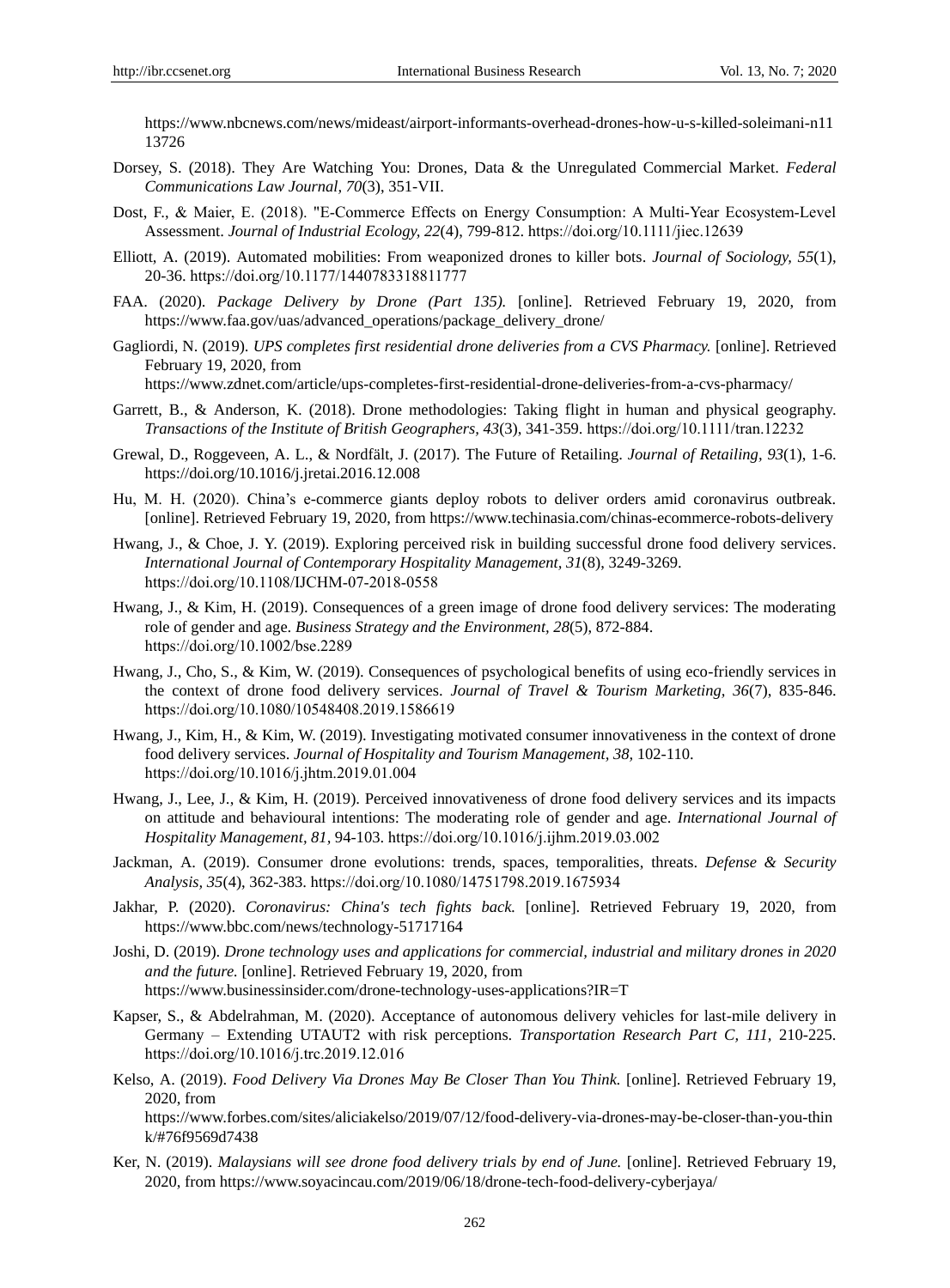- Khan, R., Tausif, S., & Javed Malik, A. (2019). Consumer acceptance of delivery drones in urban areas. *International Journal of Consumer Studies, 43*(1), 87-101[. https://doi.org/10.1111/ijcs.12487](https://doi.org/10.1111/ijcs.12487)
- Kim, A. (2020). *Uber may soon deliver Big Macs to you by drone.* [online]. Retrieved February 19, 2020, from https://edition.cnn.com/2019/06/12/tech/uber-eats-elevate-food-drone-delivery-trnd/index.html
- Kumar, V., Anand, A., & Song, H. (2017). Future of Retailer Profitability: An Organizing Framework. *Journal of Retailing, 93*(1), 96-119. <https://doi.org/10.1016/j.jretai.2016.11.003>
- Kumar, V., Rajan, S. G., & Pozza, I. D. (2019). Customer engagement in service. *Journal of the Academy of Marketing Science, 47*(1), 138-160. <https://doi.org/10.1007/s11747-017-0565-2>
- Lai, P. C. (2017). The literature review of technology adoption models and theories for the novelty technology. *Journal of Information Systems and Technology Management, 14*(1), 21-38. <https://doi.org/10.4301/S1807-17752017000100002>
- Liu, Y. J. (2020). *China adapts surveying, mapping, delivery drones to enforce world's biggest quarantine and contain COVID-19 outbreak.* [online]. Retrieved February 19, 2020, from https://www.thestar.com.my/tech/tech-news/2020/03/05/china-adapts-surveying-mapping-delivery-drones-t o-enforce-worlds-biggest-quarantine-and-contain-covid-19-outbreak
- Luhan, V. (2013). *The New Guantanamo": The psychological impact of US drone strikes in Pakistan. [online] E‐International Relations.* [online]. Retrieved February 19, 2020, from https://www.e‐ ir.info/2015/05/16/the‐new‐guantanamo‐the‐psychological‐impact‐of‐us‐drone‐strikes‐in‐pakistan/
- Mark, R. (2019). *UPS and CVS Complete First Residential Drone Deliveries.* [online]. Retrieved February 19, 2020, from https://www.flyingmag.com/story/news/ups-cvs-drone-deliveries/
- McFarland, M. (2017). *East Africa is leading the world in drone delivery.* [online]. Retrieved February 19, 2020, from https://money.cnn.com/2017/08/24/technology/east-africa-drones/index.html
- McFarland, M. (2019). *This Alphabet-owned company is delivering espresso via drone in Australia*. [online]. Retrieved February 19, 2020, from https://edition.cnn.com/2019/04/09/tech/alphabet-drone-delivery/index.html
- Mosco, V., & Mosco, V. (2017). After the Internet: New Technologies, Social Issues, and Public Policies. *Fudan Journal of the Humanities and Social Sciences, 10*(3), 297-313. <https://doi.org/10.1007/s40647-016-0156-5>
- Pillai, V. (2019). *Experts split on whether food delivery by drone will take off.* [online]. Retrieved February 19, 2020, from

https://www.freemalaysiatoday.com/category/nation/2019/06/24/experts-split-on-whether-food-delivery-bydrone-will-take-off/

- Ramadan, Z. B., Farah, M. F., & Mrad, M. (2017). An adapted TPB approach to consumers' acceptance of service-delivery drones. *Technology Analysis & Strategic Management, 29*(7), 817-828. <https://doi.org/10.1080/09537325.2016.1242720>
- Royer, D. (2019). *FedEx launches first drone delivery trial.* [online]. Retrieved February 19, 2020, from https://wreg.com/2019/10/18/fedex-launches-first-drone-delivery-service/
- Royo-Vela, M., & Black, M. (2020). Drone images versus terrain images in advertisements: Images' verticality effects and the mediating role of mental simulation on attitude towards the advertisement. *Journal of Marketing Communications, 26*(1), 21-39. <https://doi.org/10.1080/13527266.2018.1425896>
- Saunders, J. (2019). *UPS seeks FAA OK for new drone delivery division.* [online]. Retrieved February 19, 2020, from

https://www.bizjournals.com/atlanta/news/2019/07/24/atlanta-based-ups-seeks-faa-ok-for-new-drone.html

Scutti, S. (2019). *First drone delivery of a donated kidney ends with successful transplant.* [online]. Retrieved February 19, 2020, from

https://edition.cnn.com/2019/05/01/health/drone-organ-transplant-bn-trnd/index.html

- Statista. (2018). *Drone Delivery for Retail: Statistics and Facts.* [online]. Retrieved February 19, 2020, from https://www.statista.com/topics/3284/drone-delivery-for-consumer-goods/
- Stewart, J. (2017). *A Drone-Slinging UPS Van Delivers the Future.* [online]. Retrieved February 19, 2020, from https://www.wired.com/2017/02/drone-slinging-ups-van-delivers-future/
- Stolaroff, J. K., Samaras, C., O'Neill, E. R., Lubers, A., Mitchell, A. S., Ceperley, D., & Lawrence Livermore